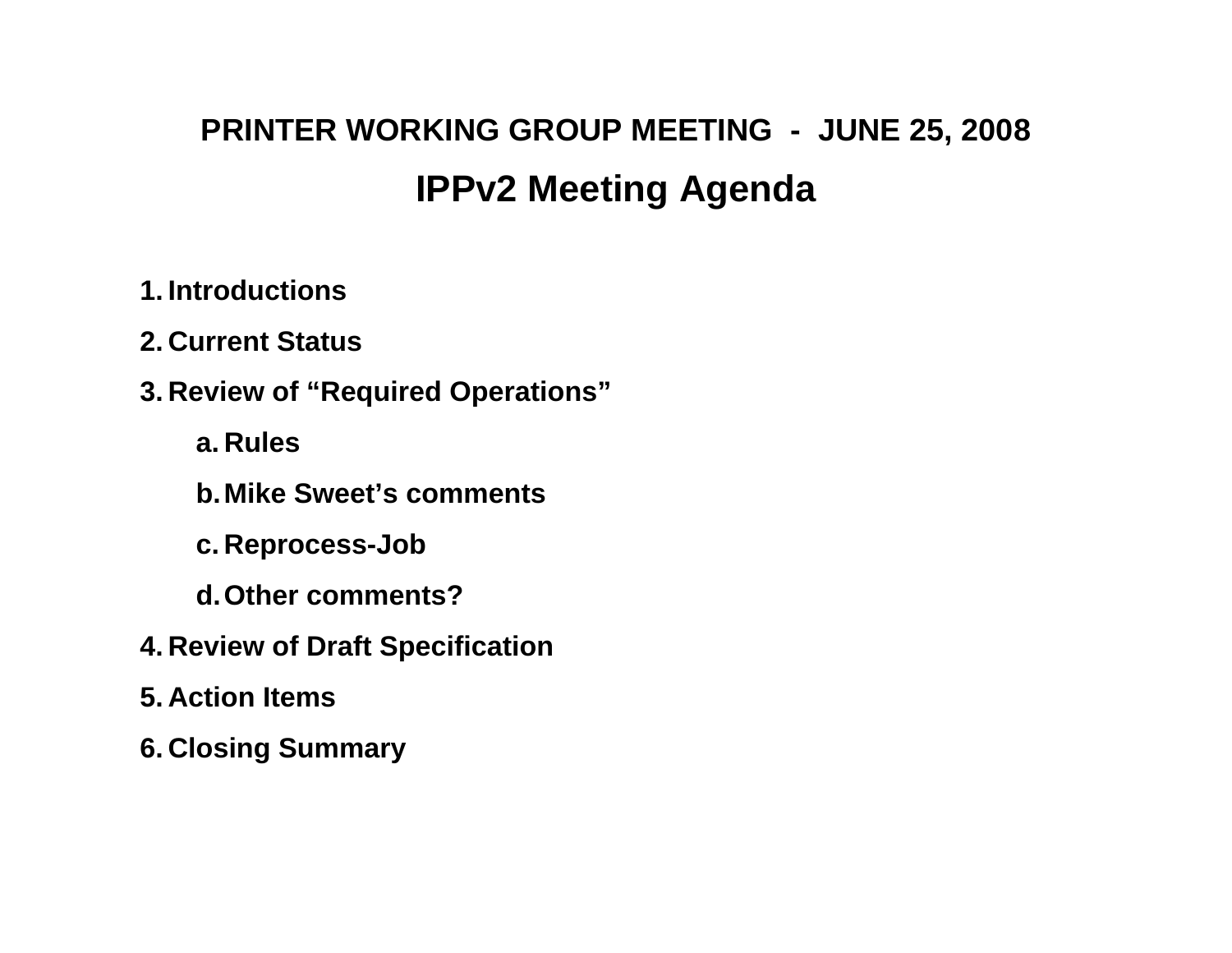# **Rules for consensus:**

- **1. All A's and B's will automatically be required (R)**
- **2. All B's and C's will automatically be optional (O)**
- **3. 5 or more A's will be required (R) if no objections**
- **4. 5 or more C's will be optional (O) if no objections**
- **5. All not meeting the above will become optional (O)**
- **6. A proposal and vote by the group can override any of the above.**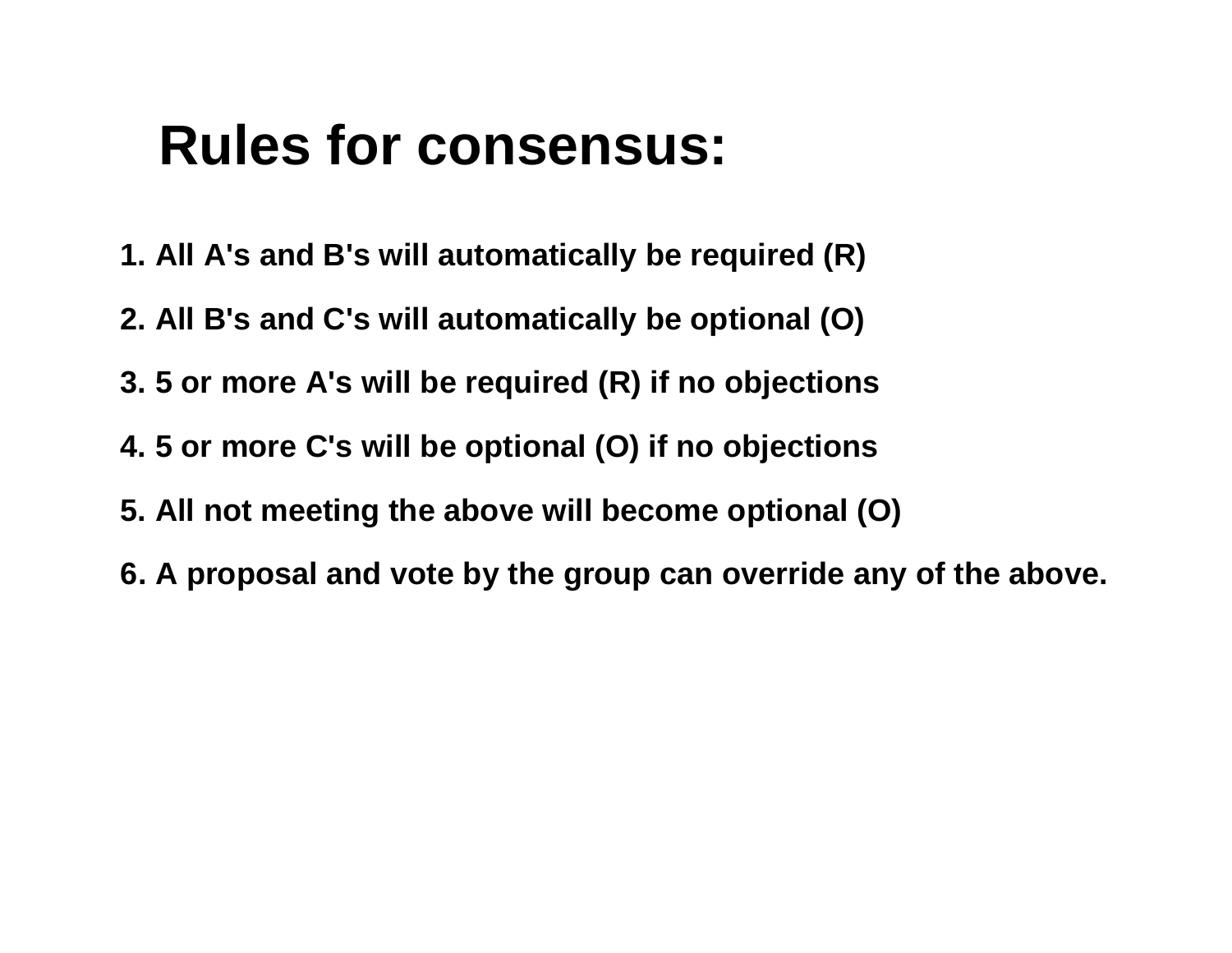#### **FROM: Mike Sweet June 16, 2008 SUBJECT: Re: IPP> IPPv2 Consensus Results**

Since I won't be at next week's face-to-face, here are my comments for the items needing further discussion:

#### v2.1

 In general, I'd like to avoid making operations that need a tight integration with the print device REQUIRED. My vision of the Enterprise Printer Environment is a loosely- -managed print-on-demand network environment which provides basic spooling and output control.

- For Pause-Printer-After-Current-Job, Hold-New-Jobs, and Release-Held-New-Jobs, there seem to be enough B's to justify making them REQUIRED operations, and they are both easy to implement and useful for the "Enterprise Printer" scenario.
- For Deactivate-Printer, Activate-Printer, Restart-Printer, Shutdown-Printer, and Startup-Printer, there are slightly fewer B's and these require a higher level of integration with the device than may be available, so I'd arque these should be left OPTIONAL.
- For Cancel-Current-Job, there is only one C and a couple A's. It is also a relatively simple operation to implement, so I'd vote for making it REQUIRED.
- For Suspend-Current-Job, Resume-Job, Promote-Job, and Schedule-Job-After, there seems to be consensus around "B", so I'd vote for leaving them OPTIONAL. In particular, Suspend-Current-Job and Resume-Job can be tricky when you are not tightly integrated with the device, and Promote-Job and Schedule-Job-After can require fairly large resources and may need access controls to avoid abuse in this environment.

#### v2.2

 - For Print-URI and Send-URI, I have my standard objection because of the known access control, authentication, and error reporting issues. However, I \*can\* see them being useful in implementing "stored forms" and other template documents in a production printing environment. If we make these operations required in any of the three profiles, this would be the place to do so. In short, I'm OK with changing these to REQUIRED.

One final note: on page 1 "Cancel-Document" is lumped in with notifications and subscriptions instead of document object...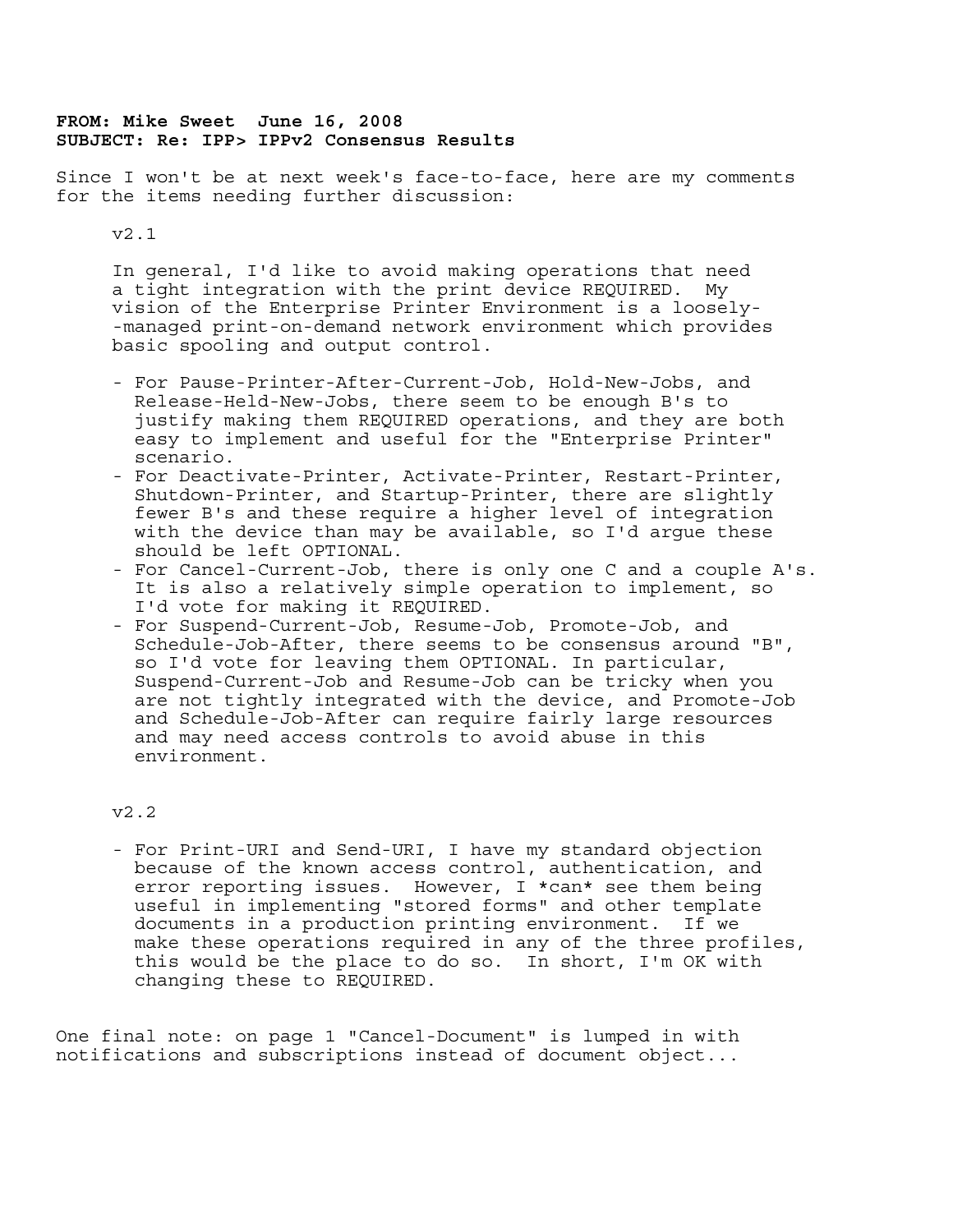**FROM: Mike Sweet June 16, 2008 SUBJECT: Re: IPP> Restart-Job (bad) and Reprocess-Job (OK, but costly)**  Ira McDonald wrote:  $>$ > Per our discussion at yesterday's IPP WG telecon, > I looked up these two operations, just now: > > Restart-Job - section 3.3.7 in RFC 2911 > - MUST not change job-id - eek! > - moves job from completed state to pending > or pending-held - violates state diagram > - BAD idea for accounting and security Not really - accounting can keep track of the job being printed multiple times and keep the counts/quotas/etc. in sync. As for security, it is no more or less secure than any other IPP operation. > Reprocess-Job - section 4.1 of RFC 3998 > - MUST copy job attributes and create new Job with new job-id (returned in response) > - fixes the awful Restart-Job bugs > > But, as we discussed yesterday, Reprocess-Job > means that the system (spooler or printer) must > keep all job attributes AND all job data for the > entire job history duration - costly and dubious. Keep in mind that the environments we are looking to make it required already have large resources for this, so it is not unreasonable to store the data and attributes. Also, this can be a configurable option - CUPS, for example, offers an option to determine whether job data is preserved and how many jobs are preserved. Future versions will offer this as a per-printer and per-job option as well. > Conclusions:  $\geq$ > (1) We really should DEPRECATE Restart-Job > in IPP/2.x Profiles and explain the rationale. Given that there is no other way to retry a failed print job, I would be against complete deprecation but OK with clarification or partial deprecation (i.e. OK to restart a canceled, stopped, or aborted job, not OK to restart a completed job...) > (2) Reprocess-Job is technically OK, but costly. > Should remain OPTIONAL, even for IPP/2.2

> (Production Printing).

I would argue that production printing already requires large resources to support things like document objects and the tight integration with the print device, so Reprocess-Job should be REQUIRED for IPP/2.2 and OPTIONAL for IPP/2.0 and IPP/2.1.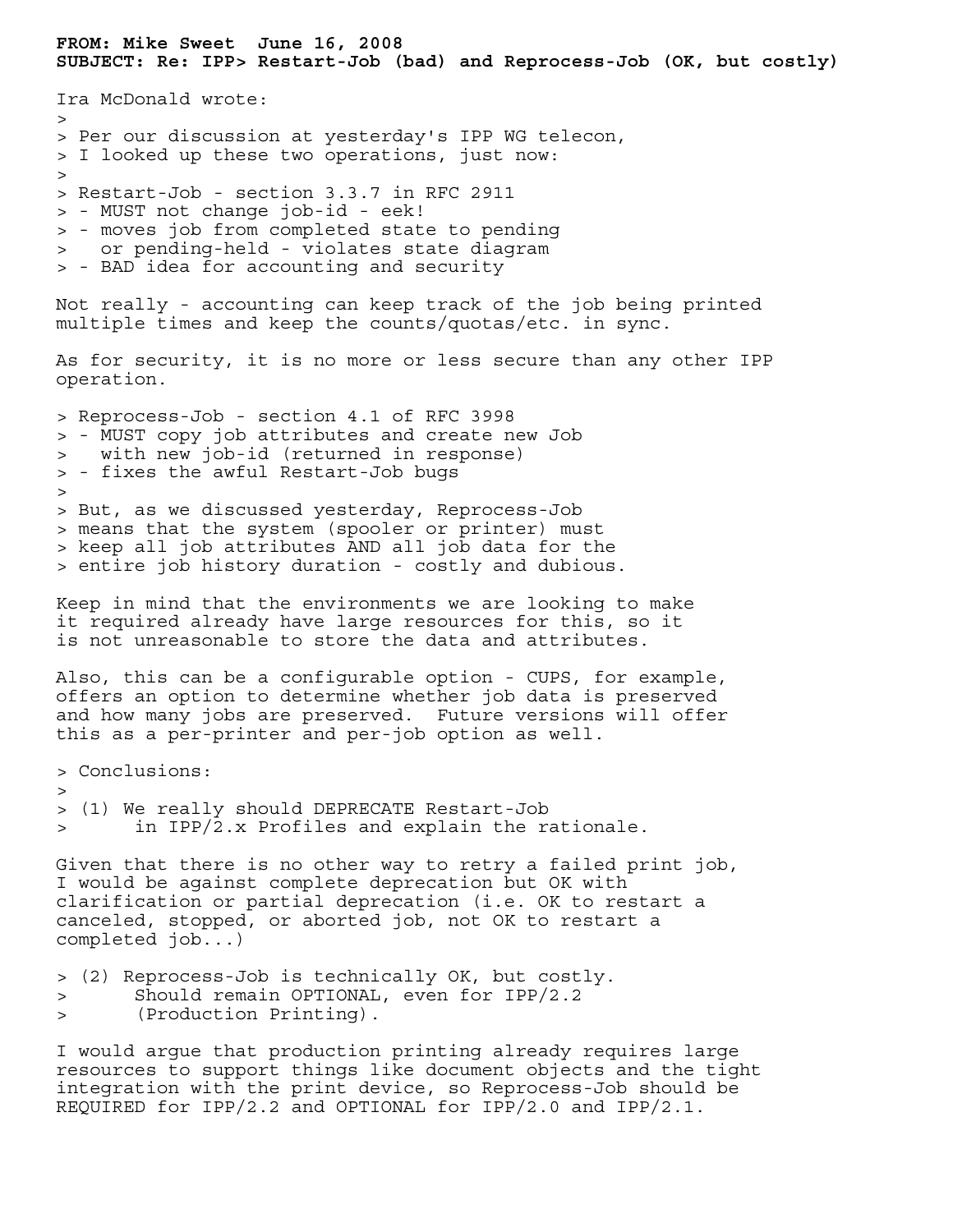#### **FROM: Ira McDonald June 16, 2008 SUBJECT: Re: IPP> Restart-Job (bad) and Reprocess-Job (OK, but costly)**

- On Tue, Jun 17, 2008 at 2:04 PM, Michael R Sweet <msweet@apple.com> wrote: Conclusions:
	- (1) We really should DEPRECATE Restart-Job in IPP/2.x Profiles and explain the rationale.

Given that there is no other way to retry a failed print job, I would be against complete deprecation but OK with clarification or partial deprecation (i.e. OK to restart a canceled, stopped, or aborted job, not OK to restart a completed job...)

<ira> Good point - I like keeping this operation ONLY for use on unsuccessful jobs - but I think still OPTIONAL in 2.1 (Enterprise), because of your stored resources reasoning (below). </ira>

 (2) Reprocess-Job is technically OK, but costly. Should remain OPTIONAL, even for IPP/2.2 (Production Printing).

I would argue that production printing already requires large resources to support things like document objects and the tight integration with the print device, so Reprocess-Job should be REQUIRED for IPP/2.2 and OPTIONAL for IPP/2.0 and IPP/2.1.

<ira> I agree. </ira>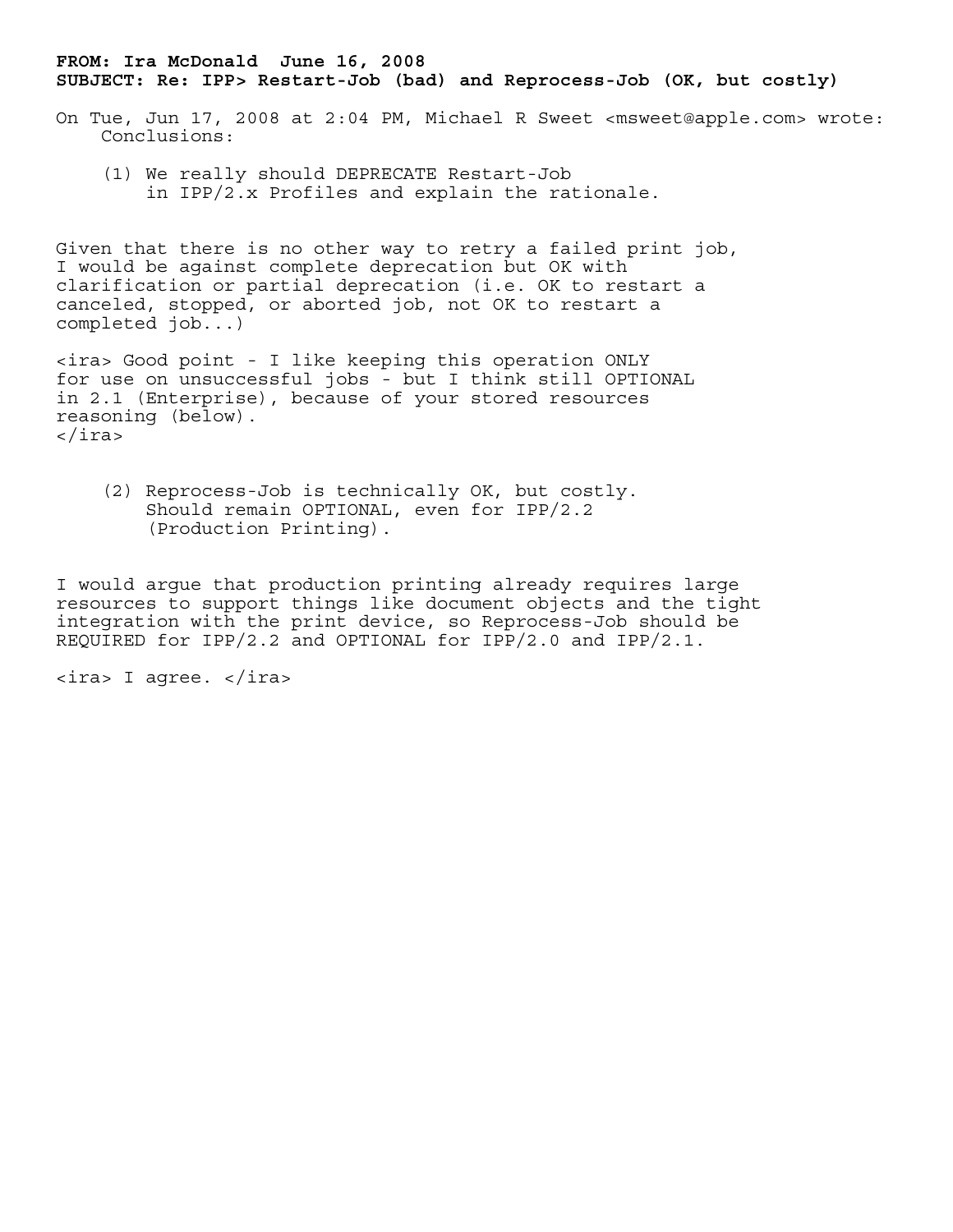## **SIMPLE WORKGROUP PRINTER ENVIRONMENT CANDIDATE REQUIRED IPP OPERATIONS for V2.0**

| <b>Code</b> | <b>Operation Name</b> | <b>Source</b>   | Ver | Ron             | <b>Novell</b> | <b>Sharp</b> | <b>Lexmark</b>    | <b>CUPS</b> | Ira                      | <b>InfoPrint</b>   | <b>Xerox</b>   | <b>Consensus</b> |
|-------------|-----------------------|-----------------|-----|-----------------|---------------|--------------|-------------------|-------------|--------------------------|--------------------|----------------|------------------|
| 0x0003      | Print-URI             | <b>RFC 2566</b> | 2.0 | C               | $\sim$        | ⌒<br>◡       | В                 | $\sqrt{ }$  | $\sim$                   |                    | В              |                  |
| 0x0005      | Create-Job            | <b>RFC 2566</b> | 2.0 | $\sqrt{ }$<br>◟ | ⌒             | $\sim$<br>◡  |                   |             | $\sim$                   | $\sqrt{ }$         | $\Delta$       | $\left( \right)$ |
| 0x0006      | Send-Document         | <b>RFC 2566</b> | 2.0 | C               | $\sim$        | $\sim$       |                   | $\sqrt{ }$  | $\sim$<br>v.             |                    | $\Delta$       | $\left( \right)$ |
| 0x0007      | Send-URI              | RFC 2566        | 2.0 | $\sqrt{ }$<br>◡ | ⌒             |              |                   | $\sqrt{ }$  | ⌒                        |                    | D              |                  |
| 0x000C      | Hold-Job              | <b>RFC 2911</b> | 2.0 | $\sqrt{ }$      | ⌒             | $\sqrt{ }$   | в                 |             | $\overline{\phantom{1}}$ |                    | $\overline{A}$ |                  |
| 0x000D      | Release-Job           | <b>RFC 2911</b> | 2.0 | $\Gamma$<br>◡   | $\sim$        | $\sim$       | B                 | $\sqrt{ }$  | $\sim$                   |                    | A              |                  |
| 0x000E      | Restart-Job           | <b>RFC 2911</b> | 2.0 | C               | $\sim$        | ⌒            | $\mathsf{\Gamma}$ | $\sqrt{ }$  | ⌒<br>U                   | $\curvearrowright$ | B              |                  |
| 0x0010      | Pause-Printer         | <b>RFC 2911</b> | 2.0 | C               | B             | $\sim$<br>U. | R                 | $\sqrt{ }$  | $\sim$                   | B                  | $\overline{A}$ | $\bigcap$        |
| 0x0011      | Resume-Printer        | <b>RFC 2911</b> | 2.0 | C               | B             | ⌒            | R                 | $\sqrt{ }$  | ⌒                        | R                  |                |                  |
| 0x0012      | Purge-Jobs            | <b>RFC 2911</b> | 2.0 | $\sqrt{ }$      | в             | ⌒            |                   | $\sqrt{ }$  | ⌒                        | B                  | R              |                  |

Priority Codes:  $A = E$ ssential;  $B = U$ seful, but not critical;  $C = Not$  necessary;  $O = Optional$ ;  $R = Required$ .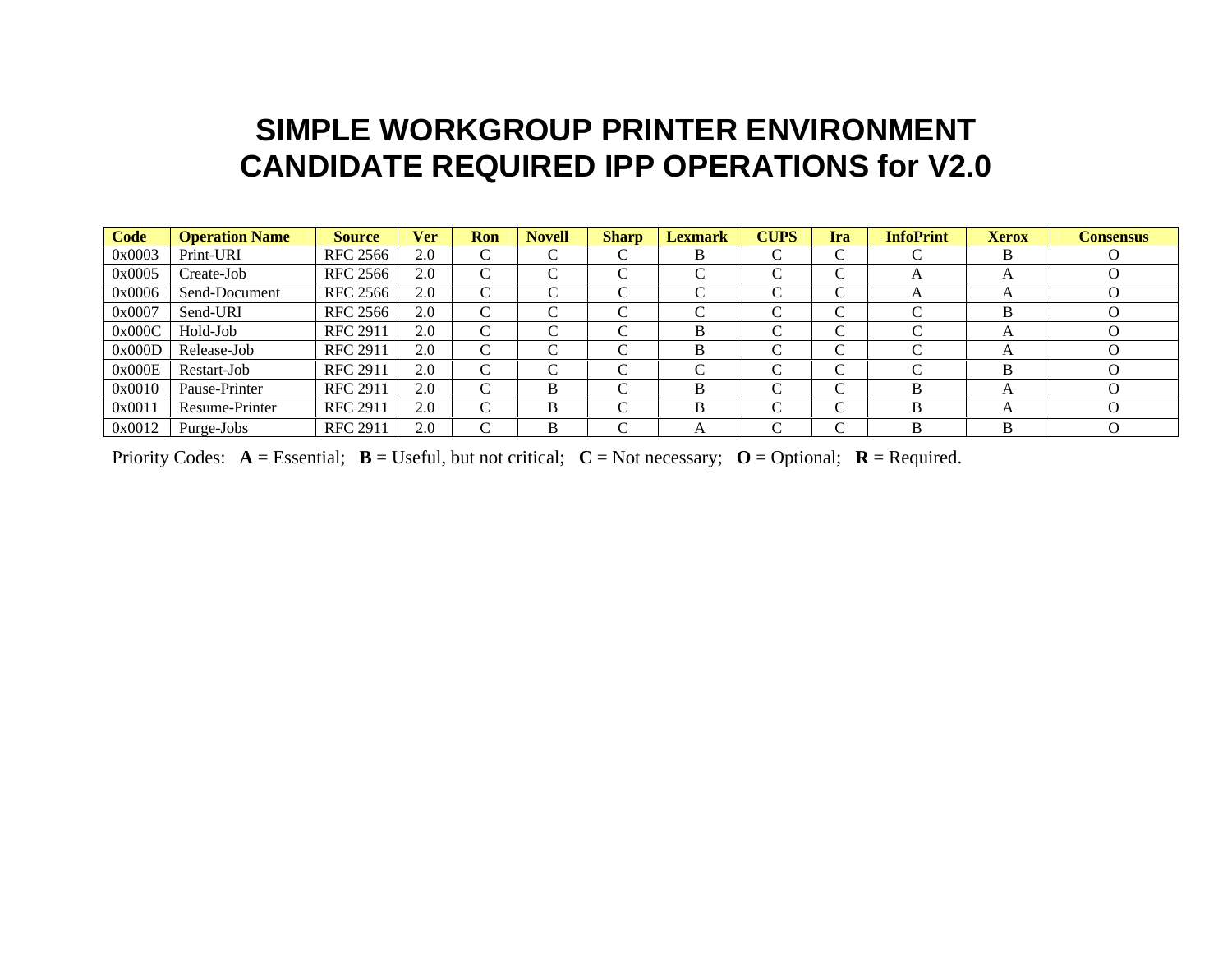## **ENTERPRISE PRINTER ENVIRONMENT CANDIDATE REQUIRED IPP OPERATIONS for V2.1**

| <b>Code</b> | <b>Operation Name</b>           | <b>Source</b>   | <b>Ver</b> | Ron            | <b>Novell</b>  | <b>Sharp</b>   | <b>Lexmark</b> | <b>CUPS</b>    | Ira            | <b>InfoPrint</b> | <b>Xerox</b> | <b>Consensus</b> |
|-------------|---------------------------------|-----------------|------------|----------------|----------------|----------------|----------------|----------------|----------------|------------------|--------------|------------------|
| 0x0003      | Print-URI                       | <b>RFC 2566</b> | 2.0        | $\mathsf{C}$   | $\mathsf{C}$   | $\mathcal{C}$  | B              | $\mathcal{C}$  | $\mathbf C$    | $\mathsf{C}$     | A            | $\overline{O}$   |
| 0x0005      | Create-Job                      | <b>RFC 2566</b> | 2.0        | A              | $\mathsf{C}$   | A              | B              | A              | A              | A                | A            | $\mathbf R$      |
| 0x0006      | Send-Document                   | <b>RFC 2566</b> | 2.0        | A              | $\overline{C}$ | $\overline{A}$ | $\mathcal{C}$  | A              | A              | A                | $\mathbf{A}$ | R                |
| 0x0007      | Send-URI                        | <b>RFC 2566</b> | 2.0        | $\mathsf{C}$   | ${\bf C}$      | $\mathcal{C}$  | $\mathcal{C}$  | $\overline{C}$ | $\mathcal{C}$  | $\mathsf{C}$     | A            | $\overline{O}$   |
| 0x000C      | Hold-Job                        | <b>RFC 2911</b> | 2.0        | $\overline{B}$ | B              | $\mathbf{A}$   | $\overline{B}$ | A              | $\overline{A}$ | A                | $\mathbf{A}$ | R                |
| 0x000D      | Release-Job                     | <b>RFC 2911</b> | 2.0        | $\bf{B}$       | $\bf{B}$       | A              | $\mathbf B$    | A              | A              | A                | A            | ${\bf R}$        |
| 0x000E      | Restart-Job                     | <b>RFC 2911</b> | 2.0        | B              | $\overline{B}$ | $\mathbf{A}$   | $\mathcal{C}$  | A              | A              | A                | $\mathsf{C}$ | R                |
| 0x0010      | Pause-Printer                   | <b>RFC 2911</b> | 2.0        | A              | $\mathbf{A}$   | $\mathbf{A}$   | $\overline{B}$ | A              | A              | A                | A            | $\mathbf R$      |
| 0x0011      | Resume-Printer                  | <b>RFC 2911</b> | 2.0        | $\overline{A}$ | $\mathbf{A}$   | A              | $\overline{B}$ | A              | $\overline{A}$ | $\mathbf{A}$     | $\mathbf{A}$ | $\overline{R}$   |
| 0x0012      | Purge-Jobs                      | <b>RFC 2911</b> | 2.0        | A              | $\mathbf{A}$   | $\mathbf{A}$   | A              | A              | A              | A                | $\mathbf{A}$ | $\mathbf R$      |
| 0x0013      | Set-Printer-Attributes          | <b>RFC 3380</b> | 2.1        | B              | $\mathbf{A}$   | $\mathbf{A}$   | $\overline{A}$ | A              | $\mathbf{A}$   | $\mathbf{A}$     | $\mathbf{A}$ | $\overline{R}$   |
| 0x0014      | Set-Job-Attributes              | <b>RFC 3380</b> | 2.1        | B              | $\, {\bf B}$   | $\overline{A}$ | A              | A              | A              | A                | A            | $\mathbf R$      |
| 0x0015      | Get-Printer-Supported-Values    | <b>RFC 3380</b> | 2.1        | A              | B              | $\mathbf B$    | A              | B              | A              | A                | A            | R                |
| 0x0022      | Enable-Printer                  | <b>RFC 3998</b> | 2.1        | $\mathbf{A}$   | $\mathbf{A}$   | $\overline{A}$ | $\overline{B}$ | A              | $\mathbf{A}$   | A                | $\mathbf{A}$ | $\mathbf R$      |
| 0x0023      | Disable-Printer                 | <b>RFC 3998</b> | 2.1        | A              | A              | A              | $\overline{B}$ | A              | A              | A                | A            | $\mathbf R$      |
| 0x0024      | Pause-Printer-After-Current-Job | <b>RFC 3998</b> | 2.1        | B              | $\mathbf C$    | B              | $\mathbf C$    | B              | B              | B                | B            | $O^*$            |
| 0x0025      | Hold-New-Jobs                   | <b>RFC 3998</b> | 2.1        | B              | B              | $\mathbf B$    | $\mathbf C$    | B              | B              | $\bf{B}$         | B            | $O^*$            |
| 0x0026      | Release-Held-New-Jobs           | <b>RFC 3998</b> | 2.1        | B              | $\overline{B}$ | $\mathbf B$    | $\overline{C}$ | B              | B              | $\, {\bf B}$     | $\, {\bf B}$ | $O^*$            |
| 0x0027      | Deactivate-Printer              | <b>RFC 3998</b> | 2.1        | B              | $\mathsf{C}$   | B              | $\mathbf C$    | B              | B              | B                | B            | $O^*$            |
| 0x0028      | Activate-Printer                | <b>RFC 3998</b> | 2.1        | B              | $\overline{C}$ | $\mathbf B$    | $\mathcal{C}$  | B              | B              | $\bf{B}$         | B            | $O^*$            |
| 0x0029      | Restart-Printer                 | <b>RFC 3998</b> | 2.1        | B              | $\overline{C}$ | $\mathbf B$    | $\overline{C}$ | B              | B              | B                | B            | $O^*$            |
| 0x002A      | Shutdown-Printer                | <b>RFC 3998</b> | 2.1        | B              | $\, {\bf B}$   | B              | $\mathcal{C}$  | B              | B              | $\bf{B}$         | B            | $O^*$            |
| 0x002B      | Startup-Printer                 | <b>RFC 3998</b> | 2.1        | B              | $\, {\bf B}$   | $\mathbf B$    | $\mathcal{C}$  | B              | B              | $\, {\bf B}$     | B            | $O^*$            |
| 0x002C      | Reprocess-Job                   | <b>RFC 3998</b> | 2.1        | B              | $\mathcal{C}$  | $\mathbf B$    | $\mathcal{C}$  | B              | $\, {\bf B}$   | $\overline{B}$   | $\mathsf{C}$ | $\Omega$         |
| 0x002D      | Cancel-Current-Job              | <b>RFC 3998</b> | 2.1        | A              | $\mathcal{C}$  | $\mathbf B$    | A              | B              | B              | B                | B            | $O^*$            |
| 0x002E      | Suspend-Current-Job             | <b>RFC 3998</b> | 2.1        | B              | $\mathcal{C}$  | $\, {\bf B}$   | $\overline{B}$ | B              | $\mathbf B$    | $\overline{B}$   | B            | $O^*$            |
| 0x002F      | Resume-Job                      | <b>RFC 3998</b> | 2.1        | $\overline{B}$ | $\mathcal{C}$  | $\overline{B}$ | $\overline{B}$ | $\mathbf B$    | $\overline{B}$ | $\, {\bf B}$     | A            | $O^*$            |
| 0x0030      | Promote-Job                     | <b>RFC 3998</b> | 2.1        | $\, {\bf B}$   | $\mathcal{C}$  | $\overline{B}$ | $\overline{B}$ | $\overline{B}$ | $\overline{B}$ | $\, {\bf B}$     | A            | $O^*$            |
| 0x0031      | Schedule-Job-After              | <b>RFC 3998</b> | 2.1        | B              | $\overline{C}$ | B              | $\overline{B}$ | B              | B              | B                | A            | $O^*$            |

Priority Codes:  $A = E$ ssential;  $B = U$ seful, but not critical;  $C = Not$  necessary;  $O = Optional$ ;  $R = Required$ ;  $* = needs$  further discussion.